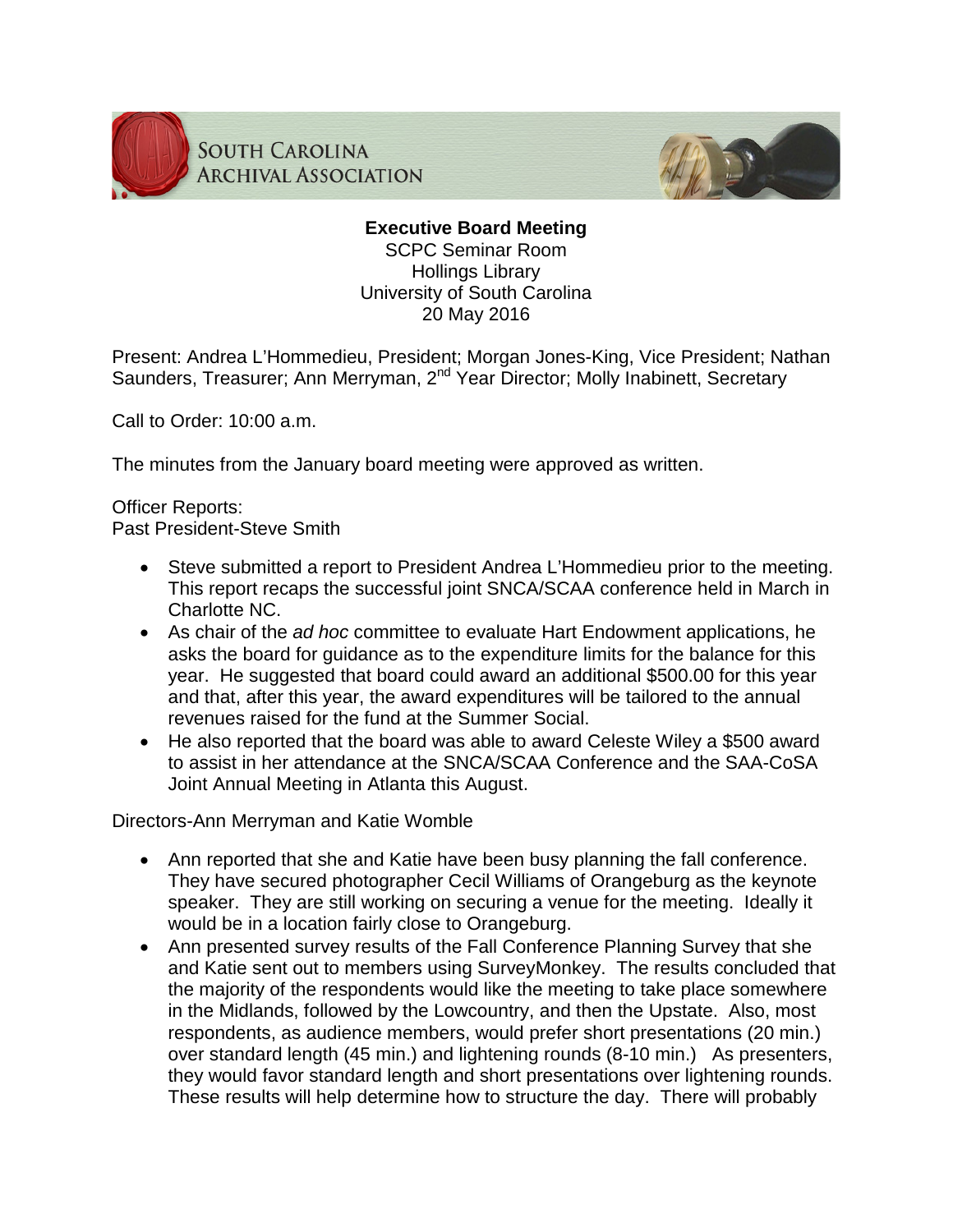be time for two blocks of presentations before lunch, annual meeting, followed by the keynote speaker. Ann will send out the call for proposals with the conference theme "Sights and Sounds of South Carolina", which will give us a better idea of the structure of the day as well. The broad theme will allow for a variety of topics of presentations.

Membership-no membership report submitted

Treasurer-Nathan Saunders

- Income to date for 2016 is \$980.00, and expenditures for 2016 come to \$634.59, \$500.00 of which is the Hart Award. SCAA made \$240.00 on the joint spring conference.
- The Hart Endowment will be reimbursed once the CD matures in June. He can also put the past few years of Summer Social money in the Hart Endowment during the grace period.
- Total assets of SCAA come to \$32,419.55.
- Nathan will also transfer \$3,000 from the Paypal account to the general checking account, leaving \$284.54 in the Paypal account to cover transaction fees.

# Old Business:

Outreach/Advocacy: Archives Month/Awareness

- It was suggested that SCAA designate two members to serve by promoting Archives Month, which is in October. Andrea will go back and look at some of the membership forms to see if anyone checked that they are willing to serve in some capacity.
- The membership is currently about 65 people, and Archives Month advocacy may be a good opportunity to increase efforts to gain more members. A dedicated membership drive and brochure for SCAA would help these efforts.
- We also need someone to talk at USC's SLIS student orientation to get them involved. Andrea will also reach out to the Student Services department at SLIS to see if they are interested in sponsoring some student attendance at the fall meeting. Ann also suggested reaching out to the student LISSA chapter.
- Andrea suggested having a brainstorming meeting open to the general membership on increasing membership numbers. This could be incorporated into the Summer Social agenda.

SCAA organizational archival collection

- Past President Steve Smith will sign the Deed of Gift of the SCAA inactive organizational records to the South Caroliniana Library at USC because the agreement was made during his tenure as president.
- Inactive records are considered anything older than five years.